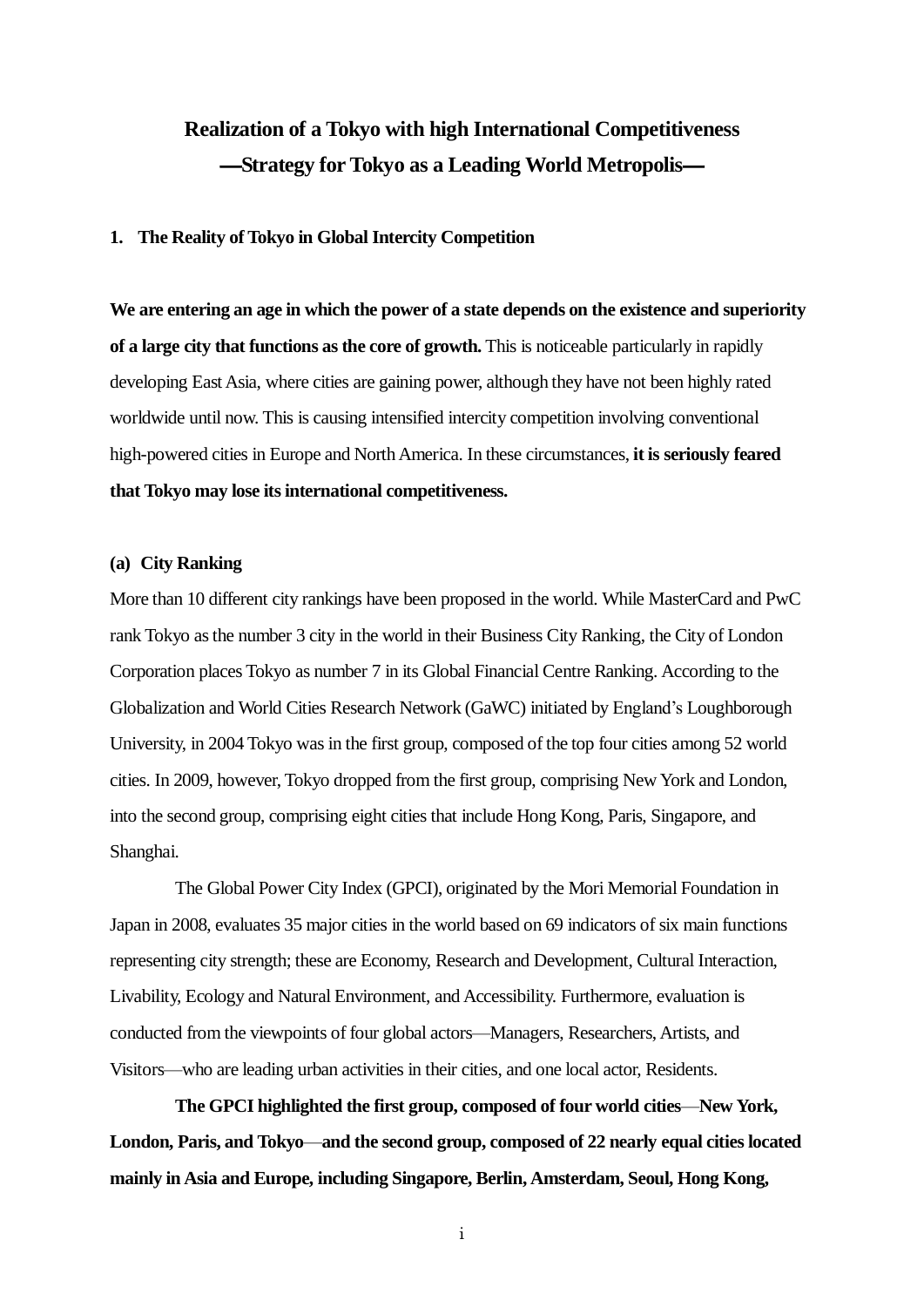**Sydney, Vienna, and Zurich.** This indicates that Tokyo is required to compete on two fronts—among the top four world cities and with other Asian cities that are closing in on Tokyo.

#### **(b) Comparison with Other Top World Cities**

Among the top four world cities, **Tokyo has been the fourth city** for the past three years, after New York, London, and Paris. Although Tokyo is rated close to Paris, it is unable to equal the other three cities because, in addition to its weak points, it is largely inferior to New York and London in the number of indicators that give Tokyo above-average strengths. **In order to be the top city in the world, Tokyo should have overwhelmingly strong fields and have many above-average city elements.**

# **(c) Comparison with the Main Asian Cities**

The top four cities are followed by the second group of 22 cities, including five rapidly growing Asian cities—Singapore, Seoul, Hong Kong, Beijing, and Shanghai. Unlike 10 years ago, these cities are closing in on Tokyo.

While **Tokyo remains the world's second in Economy** among the six functions representing city strength, four emerging Asian cities are closing in—Beijing is in fourth place, Hong Kong is in fifth, Singapore is sixth, and Shanghai is eighth.

**In the ranking of Managers, Tokyo is already in fifth place, outstripped by Singapore (third place) and Hong Kong (fourth place).** Shanghai and Beijing, in sixth and eighth places, are also closing in. Although Tokyo is apparently superior to the other cities in city functions, this superiority is not considered attractive for users.

These cities will continue to grow rapidly, taking higher places in the ranking. This is evident in the **Gross Regional Product** of each individual city. If the current trend continues, **Japan will be outstripped by Beijing and Shanghai in 10 years, and by Singapore and Hong Kong in 20 years.** The position of Tokyo, Asia's leader, may be taken by another city in 10 years.

#### **(d) Tokyo's Individual Problems**

Tokyo remains in fourth place in the world city ranking because of its **weakness in four indicators, which are "Regulations and Risks" under Economy, "Cost of Living" under Livability,** 

ii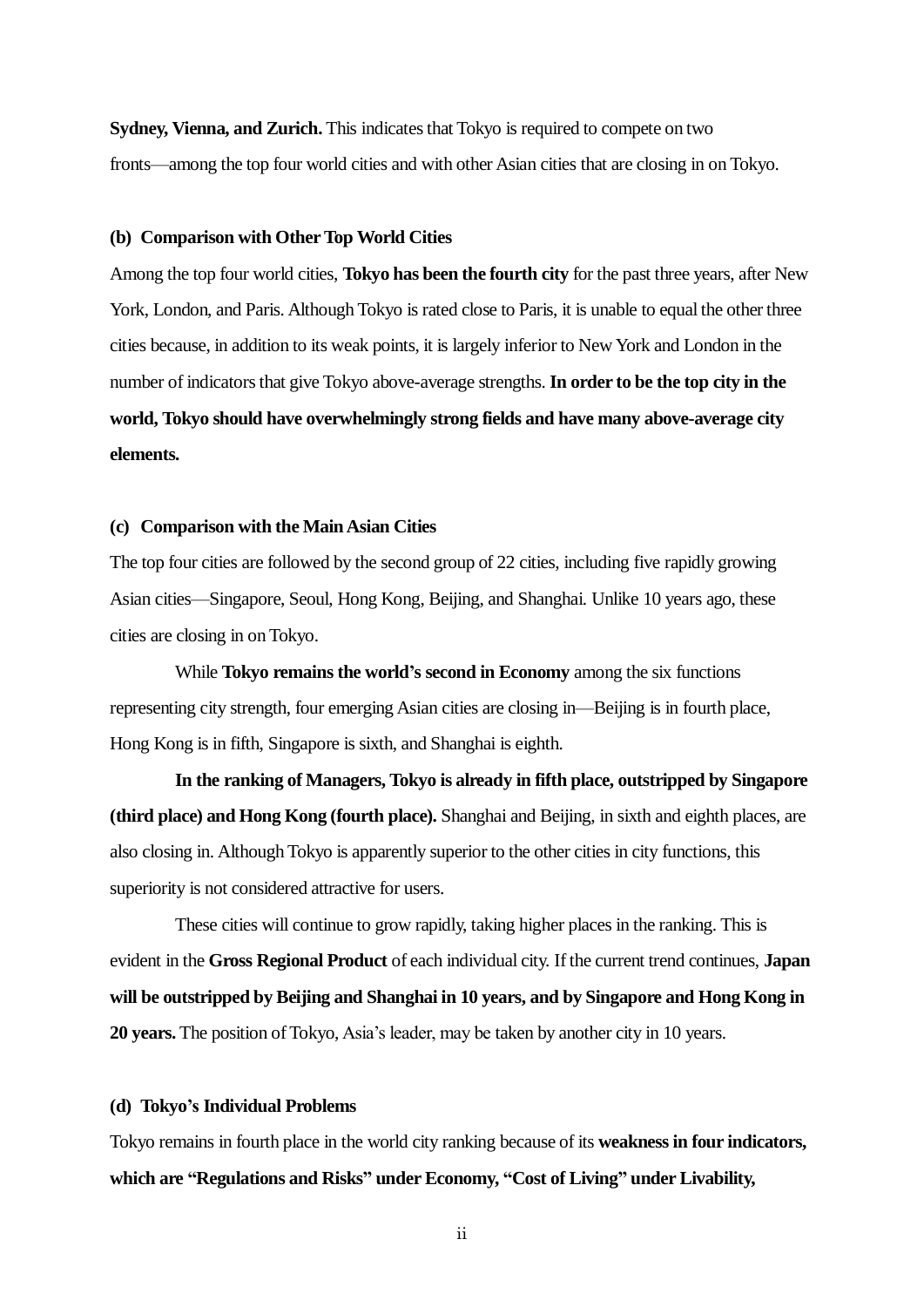# **"Natural Environment" under Ecology and Natural Environment, and "Infrastructure of International Transportation" under Accessibility.** In addition, Tokyo has largely

higher-than-average levels only in nine indicators, such as "Market Attractiveness" under Economy, while New York is much higher in 18 indicators.

Problems in "Regulations and Risks" serve as economic barriers in enterprise location and activity, as has long been pointed out. Tokyo, as well as New York and London, is dampened by the "Cost of Living" problems, as represented by high average accommodation costs and high average level of prices, and this is making things worse. Although Tokyo is inevitably weak in "Natural" Environment," the city enjoys the highest ranking in the field of "Ecology" thanks to its advanced ecological policy. "Infrastructure of International Transportation" indicates accessibility from the center of the city to an international airport and expansion of international flights to the world network, which is Tokyo's unavoidable weakness.

When a city is rated as one of the top 10 in each individual indicator, the city will be in the top five in indicator groups. This is a task to be achieved by Tokyo, which aims to be a top-ranking world city.

# **2. Creation of an Internationally Competitive Tokyo: The Path to Being a Leading World Metropolis**

## **(a) Recognition of Problems**

Tokyo has developed getting ahead of many other cities in the world, with its spatially close political-bureaucratic-private arrangement, efficient transportation network, attractive variety of commercial and cultural accumulation, incomparable social-system quality and high technology levels, good public order and safety, etc. After the collapse of the bubble economy, however, Tokyo has been considered to be gradually declining in international competitiveness. Tokyo is now not in a position to aim at first place, competing with New York among the top four.

Why should Tokyo enhance its international competitiveness? **For a country to be competitive, it is indispensable that its core city have competitive power.** Tokyo, as the core city ofJapan, is destined to play a role that is different from that of other cities in Japan.

It should be recognized that Tokyo is not only the capital of Japan but also functions as a

iii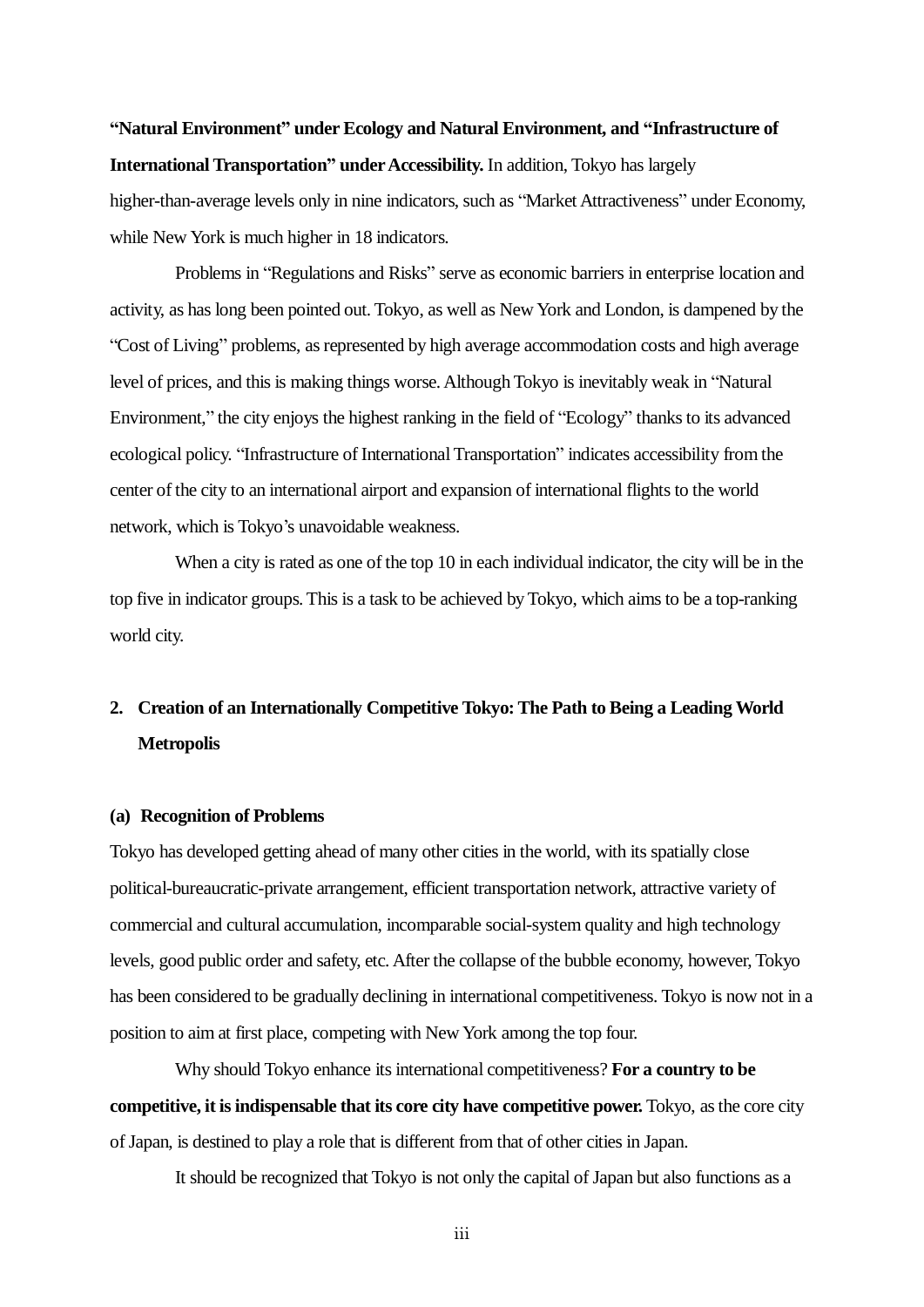powerful engine towing the Japanese economy. Therefore, **enhancing Tokyo's international competitiveness is producing wealth as the engine of Japan,** creating maximum contributionsto domestic regions other than Tokyo. Tokyo can also play the role of gateway for both flow from Japan to countries overseas and from other countries to Japan, with Tokyo's high-level infrastructure and city managing ability. **A prerequisite for realizing this is to acquire the position of a top city—a leading world city—in the hierarchy of world cities.** This must be done more quickly than rapidly emerging Asian cities.

#### **(b) Two Requisites for Realizing a Creative City**

**Creative cities, in which a variety of values and functions are compounded and fused with history, culture, and human resources, will lead the world from now on in the 21st century.**  This idea has replaced a single basis of value of the 20th century, in which the prosperity of a city was promised by spatial development. Fortunately, Tokyo has many of the individual elements required for a creative city. However, Tokyo lacks a spatial and physical frame for realizing the idea. **Typical functions of such a frame are said to be Global Connectivity (international accessibility) and Livability (a favorable environment in which workplaces and residences are** 

**located close to each other based on the global standard).**

As clarified by the GPCI city ranking, Tokyo lags behind in Global Connectivity; it is in 32nd place in access time from the city center to an international airport and in 20th place in the number of cities connected with direct flights. In contrast, Seoul (Inchon), Singapore (Changi), and Hong Kong (Chek Lap Kok) have airports that have sufficient land capacity to meet expected future aviation demand. To solve problems such as insufficiency in the number of international flight routes, insufficiency in arrival and departure capacity, and required travel time from the city center to an airport, it is indispensable for Tokyo to construct a fifth runway at Haneda Airport to improve access from Haneda Airport to the city center, as well as to provide a linear Shinkansen train connecting Narita and Haneda airports in a short time, to **allow the two airports to be utilized synergistically.**

With regard to Livability, Tokyo is behind the world level; it is in 32nd place in average price levels, in 21st place in average accommodation costs, and in 17th place in the number of medical doctors per resident, which is one indicator of urban life function. Tokyo must **improve its residential environment to comply with the world standard** and answer the question about how

iv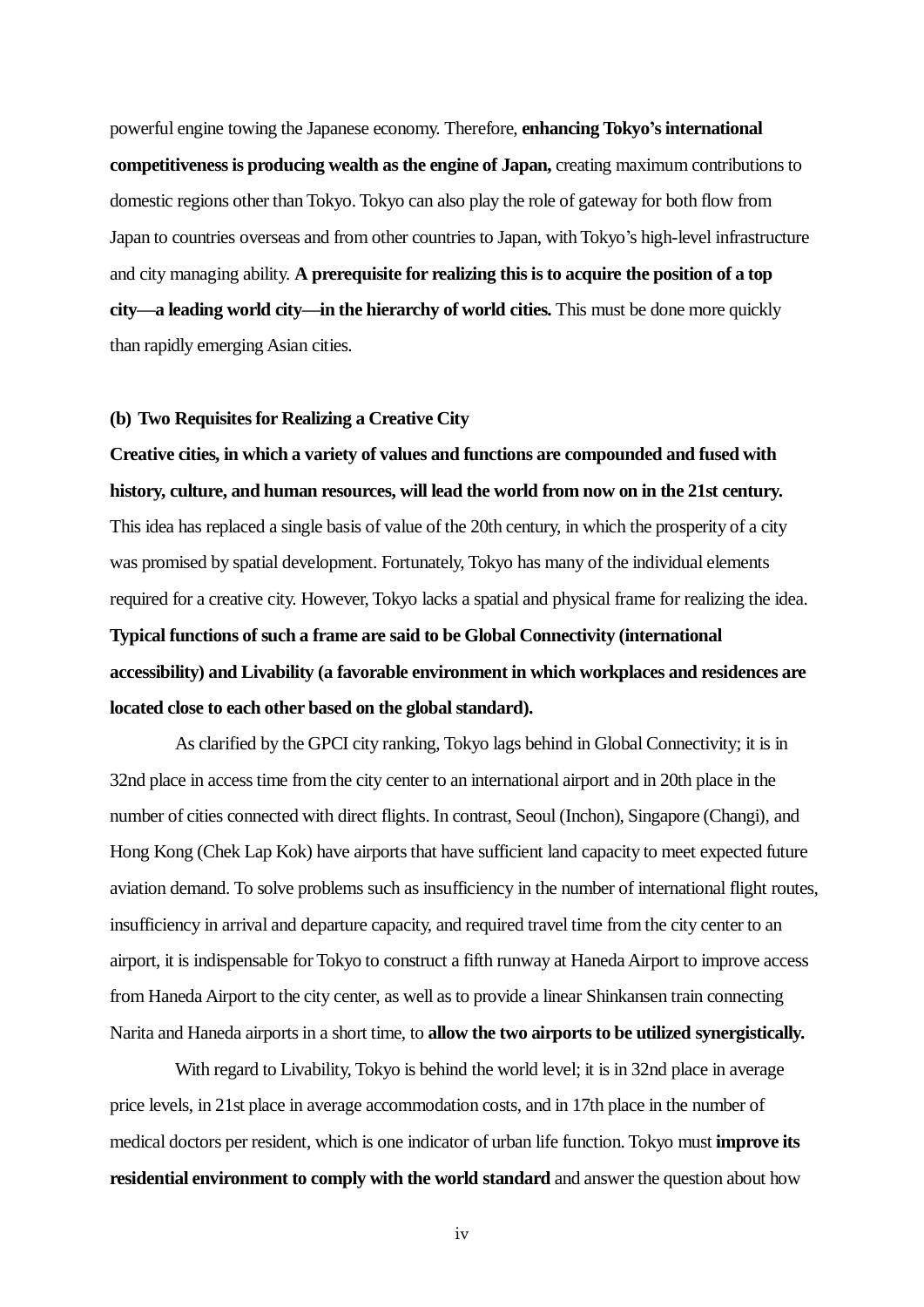many inhabitants from overseas countries can be settled in the city center. For this purpose, it is necessary not only to quantitatively increase housing but also to provide additional international schools and to **take such measures as deregulation** of the acceptance of foreigners as household employees.

#### **(c) Priority Policies in Search of New Opportunities**

In 2002, **Urgent Urban Renewal Areas** were designated on the basis of the Act on Special Measures concerning Urban Reconstruction in order to promote development of these areas in an attempt to trigger recovery from the economic stagnation after the bubble economy. However, **the areas were designated without a clear viewpoint of how to strategically characterize specific functions of individual areas. This indicated a limit of urban reconstruction measures on a city-block level.** Furthermore, the scheme for Urban Regeneration Special Areas was subject to the permission of local municipalities, which decelerated development that should have been conducted boldly and speedily according to the original intent.

The concept of Urban Renewal Areas should be seriously reconsidered. There existed an idea to create financial centers at Marunouchi, Otemachi, and Roppongi in addition to the existing financial center in the Nihonbashi area. However, in order to intensify the international competitiveness of Tokyo from now on, the idea should be conceived as attractive urban space provided with multipurpose complex functions, not as urban space with homogeneous functions. **The conventional diffusion-oriented urban concept that dislikes accumulation in the city center should be cut off. Instead, selection and concentration should be done in line with multiple values, and priority areas should be designated and developed for strategic urban creation.**

Designating priority areas means making it clear what functions of the metropolis are to be enhanced and where the functions should be allocated. The growth strategy of the Ministry of Land, Infrastructure, Transport, and Tourism stresses that "Special Hub Area for International Competitiveness" (provisional title) should be established to form hubs attractive for overseas countries. For this purpose, **a scheme for prioritizing legal systems, contents of planning, and their implementation should be set up.**

For this purpose, a grand design for growth strategy should be worked out, and selection

v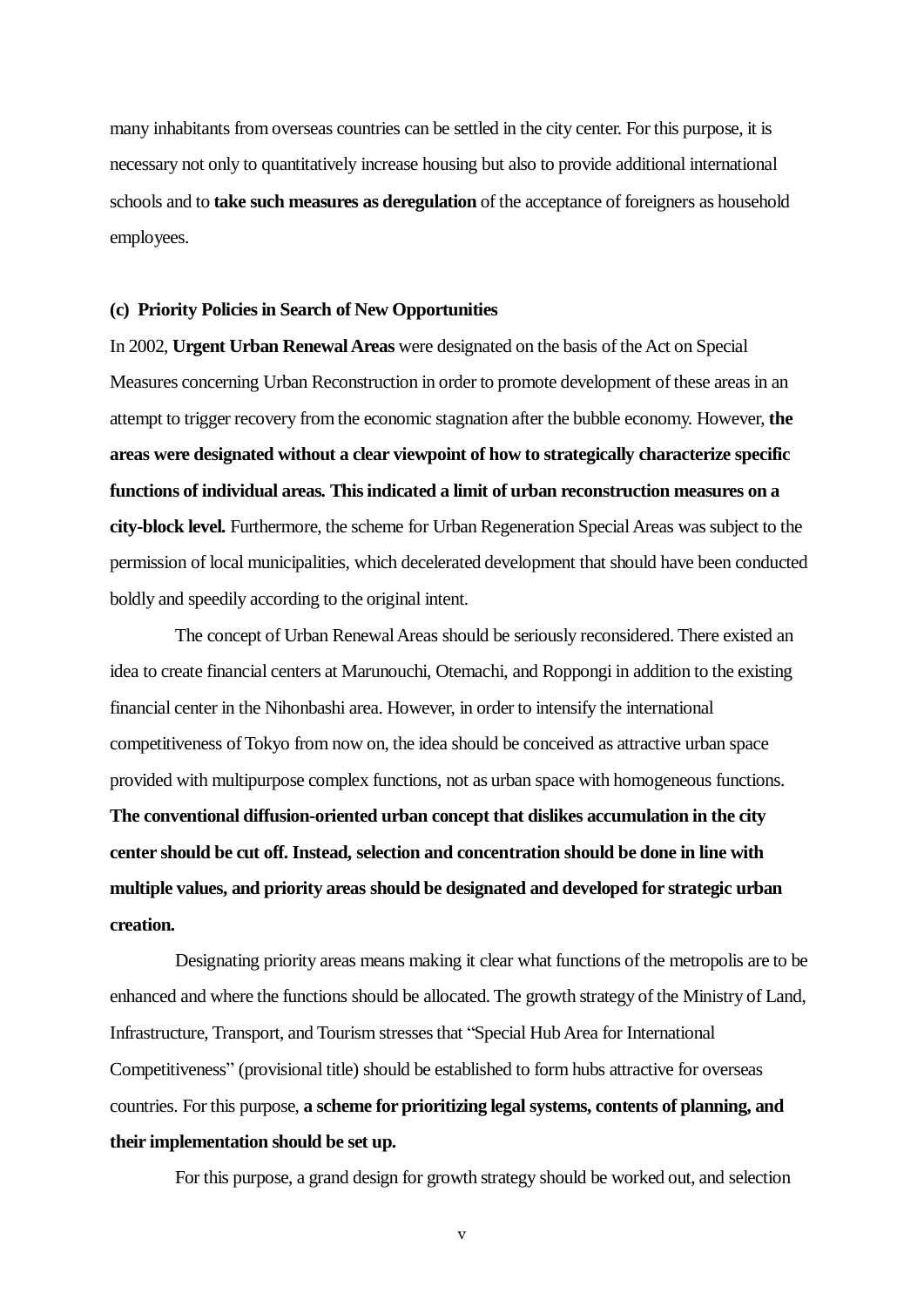and concentration should be done to realize growth policies in the shortest amount of time. For prioritized areas, **advanced space development utilizing ground, aboveground, and underground space as well asincreased building volume along with a scheme to realize them and application of compelling legal force are required.** In particular, the existence of narrow streets is a problem that bottlenecks space improvement and is common for prioritized areas and fragile areas. Therefore, **a legal system facilitating enlargement of urban subdivisions is indispensable.**

**In implementing an urban space reorganization plan, prioritization should be made** so as to utilize the highly organized transportation infrastructure effectively and efficiently, utilizing information owned by Tokyo, high-level environmental technology, educated human resources, and matured domestic markets. It is indispensable for Urban Regeneration Special Areasto establish a scheme for creating international competitiveness. The scheme should facilitate creation of special areas under a new concept, exceeding the city block level to achieve city creation.

## **3. Compact City Structure Modeling**

In contemplating future Tokyo, "city center and suburbs" should be positioned and their roles should be shared, and an entire metropolitan structure should be set up. The Tokyo Metropolitan Government recommended "Circular Megalopolis Structure" in its "New Urban Development Vision" (drawn up in 2001, revised in 2009). "Center Core Area," or the new city center area functioning as the saucer, will be inside Loop 6. The reorganized core area will receive the pressure of population recovery in the city center, or population flow toward the city center.

An airport and seaports are located in the coastal area (Tokyo Bay Waterfront City Axis), which will be creating industrial energy from now on. A "Creative Ring with Water and Green" comprising residential areas located outside the Center Core and "Nucleus Cities Linkage Axis" located 40–60 kilometers from the city center have been defined as areas composing the metropolitan region and functioning as development poles in the suburbs.

**Key to the Circular Megalopolis Structure is how to position and foster development poles for "suburbs," the "center core," and the "coastal area."** A development pole, based on a traditional concept for urban planning, is necessary to rule a certain territory. In other words, a

vi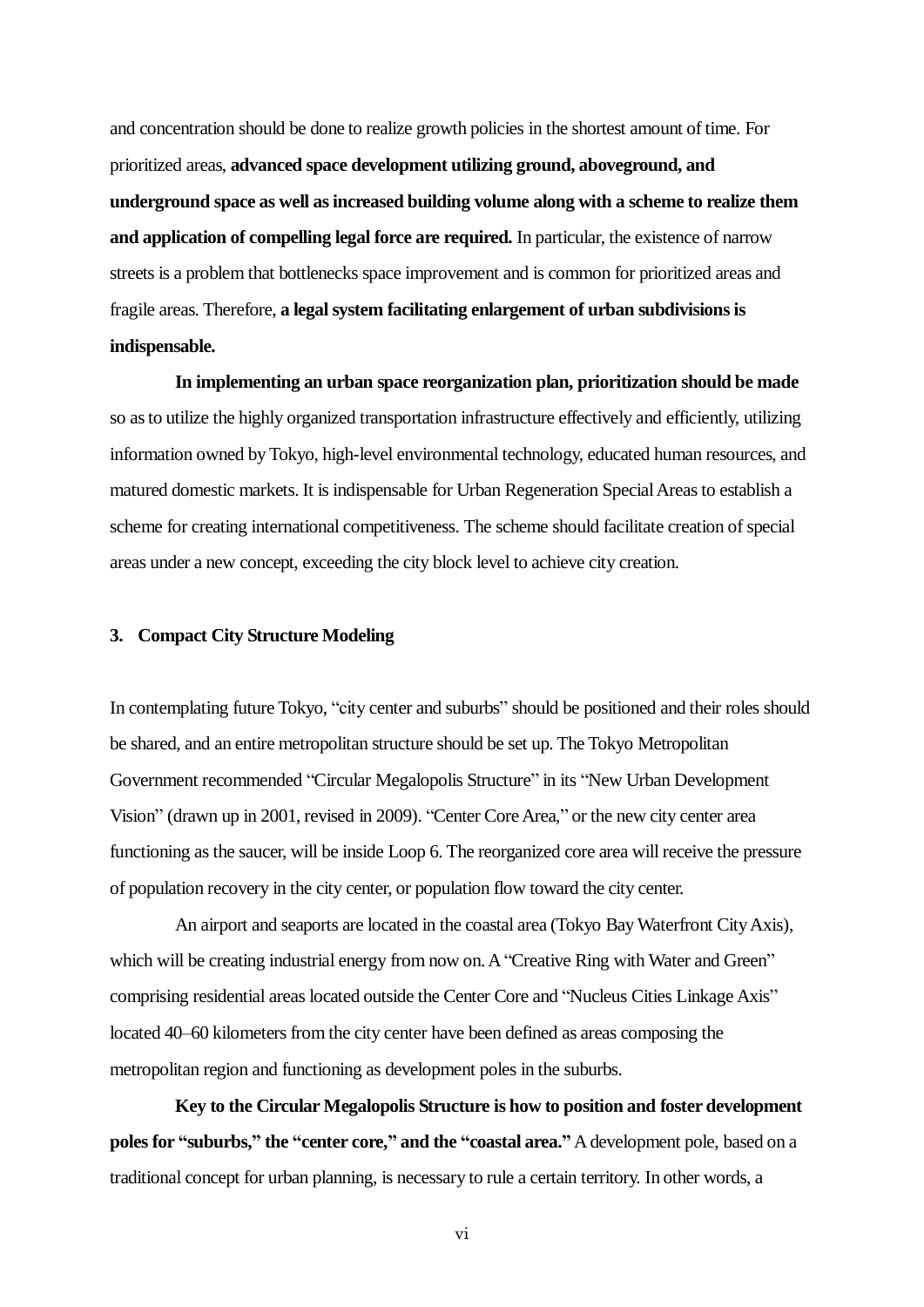district or area develops on the pivot of its center pole. The extent of a territory varies depending on the nature of the development pole.

Why should the city center be expanded to the Center Core according to the Circular Megalopolis Structure? **The concept is characteristic of Tokyo, which has a huge hinterland covering the world's largest population of nearly 35 million people.** The Center Core, which is as large as all of Paris in land area, will be energized by various development poles, each having specific features. While friendly rivalry is maintained in the city center, Tokyo will not lose vitality. Unlike the previous city subcenters, all the new development poles are incorporated in urban-center development-pole districts or complex urban zones, implying future Tokyo's development axes. The city center's development poles that take the initiative have changed over time, serving as vital power.

## **4. The Special Framework of Tokyo: Setting up the Tokyo Special District**

In order to implement the specific measures proposed above, **a new administrative scheme that hasspecific powers is required. The committee would like to propose the "Tokyo Special District"** as an example.

When the urban zone of Tokyo is regarded as an integral area, its integrity may cover a larger area of 40 kilometers from the city center (the Tokyo Urban Area according to the 5th Metropolitan Area Basic Plan) or a smaller area of Tokyo's 23 wards plus Mitaka and Musashino. As an alternative, the urban zone can be defined from the viewpoint that Tokyo is the national capital. If only the capital's direct functions are taken into consideration, the integral area may include the Hill of Three Powers of Government, the Diet Building, Kasumigaseki (the Central Government), and the Supreme Court. This area is as small as less than half of Chiyoda Ward. As another idea, the integral urban zone of Tokyo consists of the three wards in the city center.

**In order to effectively produce both huge urban activities and capital functions, a new administrative system will be necessary in a Center Core area that cover seven or eight wards (inside Loop 6).** The new system should be accompanied specially with new institutions and policies to facilitate exertion of international competitiveness. Designation of the Center Core area as the Tokyo Special District will make it possible to create a cosmopolitan city that is open not only to Japanese people but also to other nations of the world. It is essential to discuss to what extent private

vii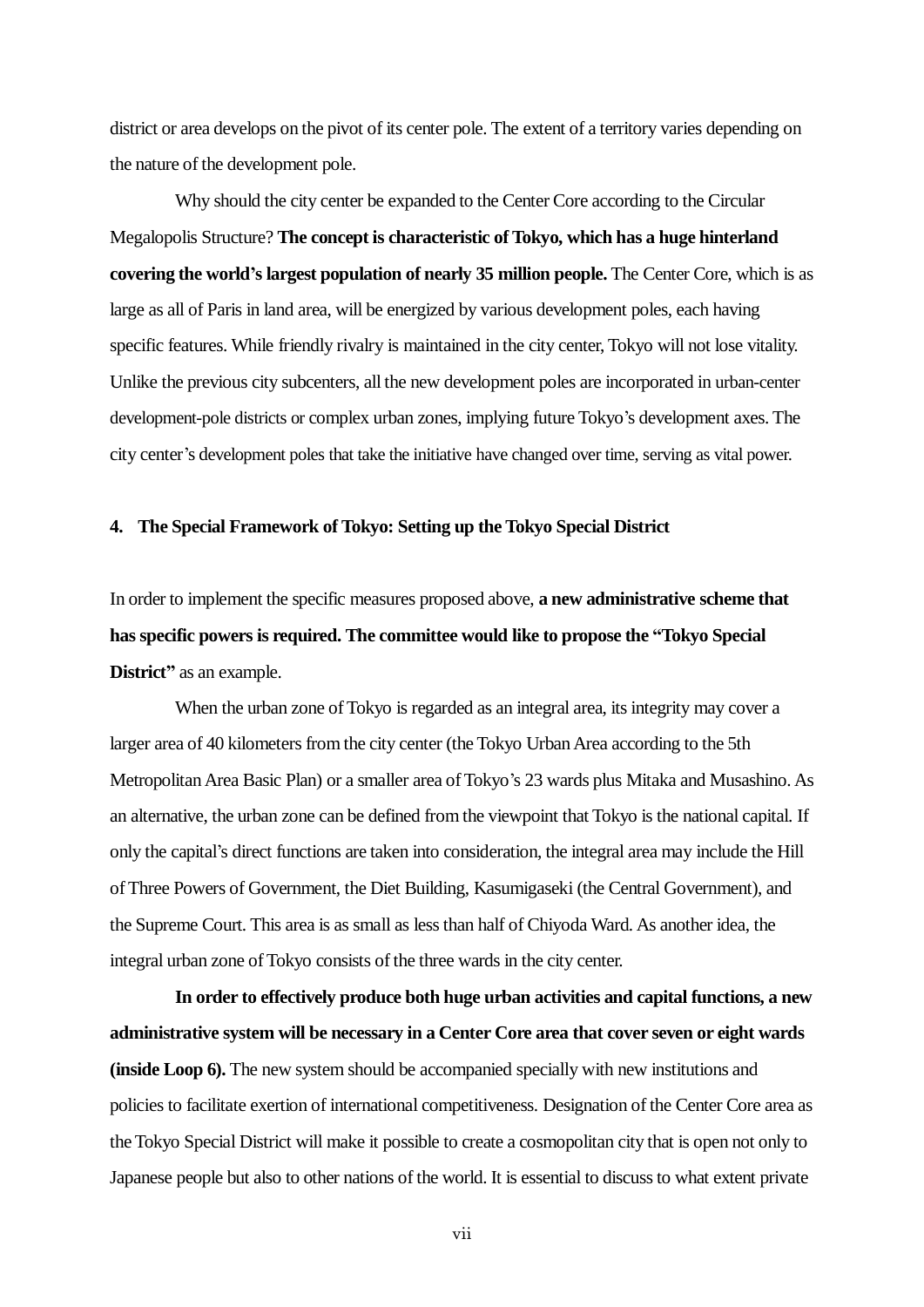rights should be restricted for public interests. People who agree to curtail their private rights will picture together the image of the capital in the 21st century.

## **5. Population Change Required for Compact City Structure**

The population flow to large cities since the period of postwar economic growth had three peaks: in the early 1960s; in the mid-1980s, when bubble economy started; and in the economic turnaround of the late 1990s. As a general trend, **population increased in the Tokyo metropolitan area, decreased in rural areas, declined in the Kansai area on a long-term basis, and remained unchanged in the Nagoya area.**

With regard to population-change estimates up to 2030, the population in both Tokyo and the Tokyo metropolitan area will increase, although Japan as a whole entered a population-decrease phase in 2005. This trend may continue until at least 2020 or so. As a result, the population ratio of the metropolitan area in the total population of Japan is anticipated to increase from less than 30% now to nearly 40% in 2035.

**The phenomenon of population recovery in the city center is significant even in the metropolitan area, where population inflow continues.** Since the second half of the 1990s, after the collapse of the bubble economy, all depopulated areas, including the center of Tokyo, enjoyed a sharp increase in population, whereas suburbs developed during the bubble economy began to be depopulated at once.

How will the population in the metropolitan center increase from now on? Presently, **the ratio of the nighttime and daytime population is 1:10 in the three wards in the center of Tokyo, 1:5 in New York, 1:3 in London, and, surprisingly, 1:1 in Paris.**

#### **6. Relationship between Large Cities and Local Regions**

It is understood that the difference in financial strength between large cities and local regions has become obvious since the collapse of the bubble economy. Before discussing the difference, however, **it is urgently required that we solve the problem of where and how to restore this country, which has begun to weaken.**